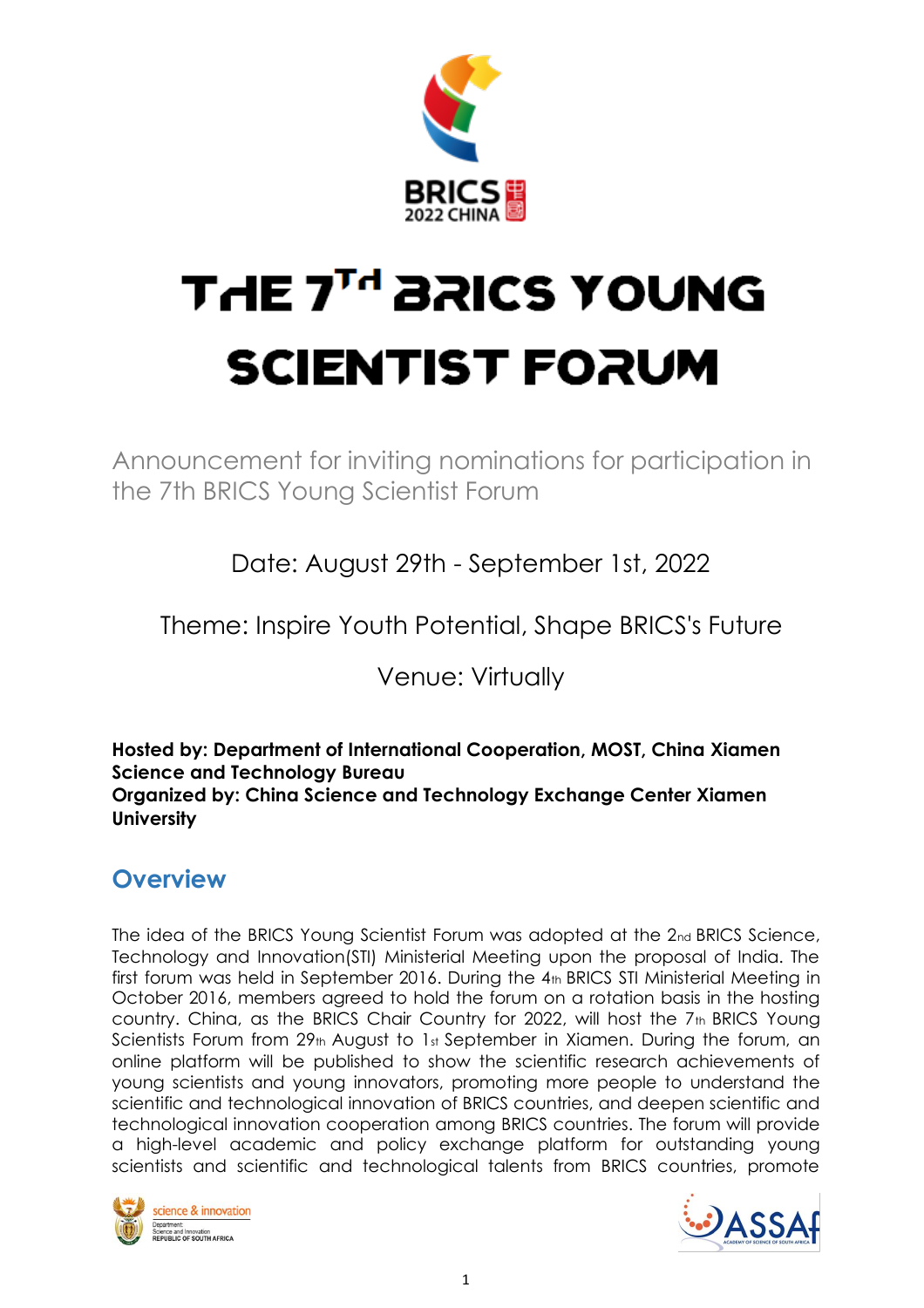exchanges and cooperation in the field of research and development, and create a BRICS intercultural talent pool for STI cooperation.

## **Theme**

#### **Inspire Youth Potential, Shape BRICS's Future**

### **Thematic fields**

#### ➢ **Low-carbon technology**

To address global climate change and achieve peak carbon neutrality requires a comprehensive green transformation of economic and social development, involving energy structure, industrial transportation and ecological improvement. Scientific and technological innovation urgently needs to play a leading and supporting role in this process. BRICS countries should strengthen scientific and technological cooperation, advance scientific and technological cooperation on global climate governance, and jointly promote sustainable prosperity of the world.

#### ➢ **Biomedicine**

As COVID-19 continues to drag on around the world, BRICS countries need to work together to tackle the pandemic, focus on vaccine cooperation, strengthen scientific cooperation on infectious diseases that pose a threat to public health, and enhance the prevention and control capacity of our five countries, so as to contribute BRICS strength to the global fight against the epidemic and make new contributions to international public health cooperation.

#### ➢ **Artificial Intelligence**

AI is becoming an important driving force of the new round of scientific and technological revolution and industrial transformation. Industrial artificial intelligence is the ultimate goal of the future industry, which will effectively solve the problems of manufacturing cost, efficiency, management, safety and so on. Big data is the energy source of AI. Only with good application of big data can the efficiency of artificial intelligence be better played. AI and related interdisciplinary scientific research and innovation breakthroughs are the joint efforts of academia and industry, and interdisciplinary research and application are advancing.

#### ➢ **New material**

Material is the basis for human survival and development, and is the basis for the next generation of technological revolution. Graphene has been one of the hottest research areas in the last decade, and bringing graphene and related materials out of the laboratory into society will create more technological innovations and breakthroughs. Bio-based materials are also one of the hot spots of new materials today. The world is implementing more and more strict "plastic ban". Bio-based materials known as "green, environmental protection, renewable and easy to degradation" will welcome a golden period of development.

## **Format**

Considering the impact of COVID-19, the forum will be held online and offline simultaneously, participants from outside China will attend online.